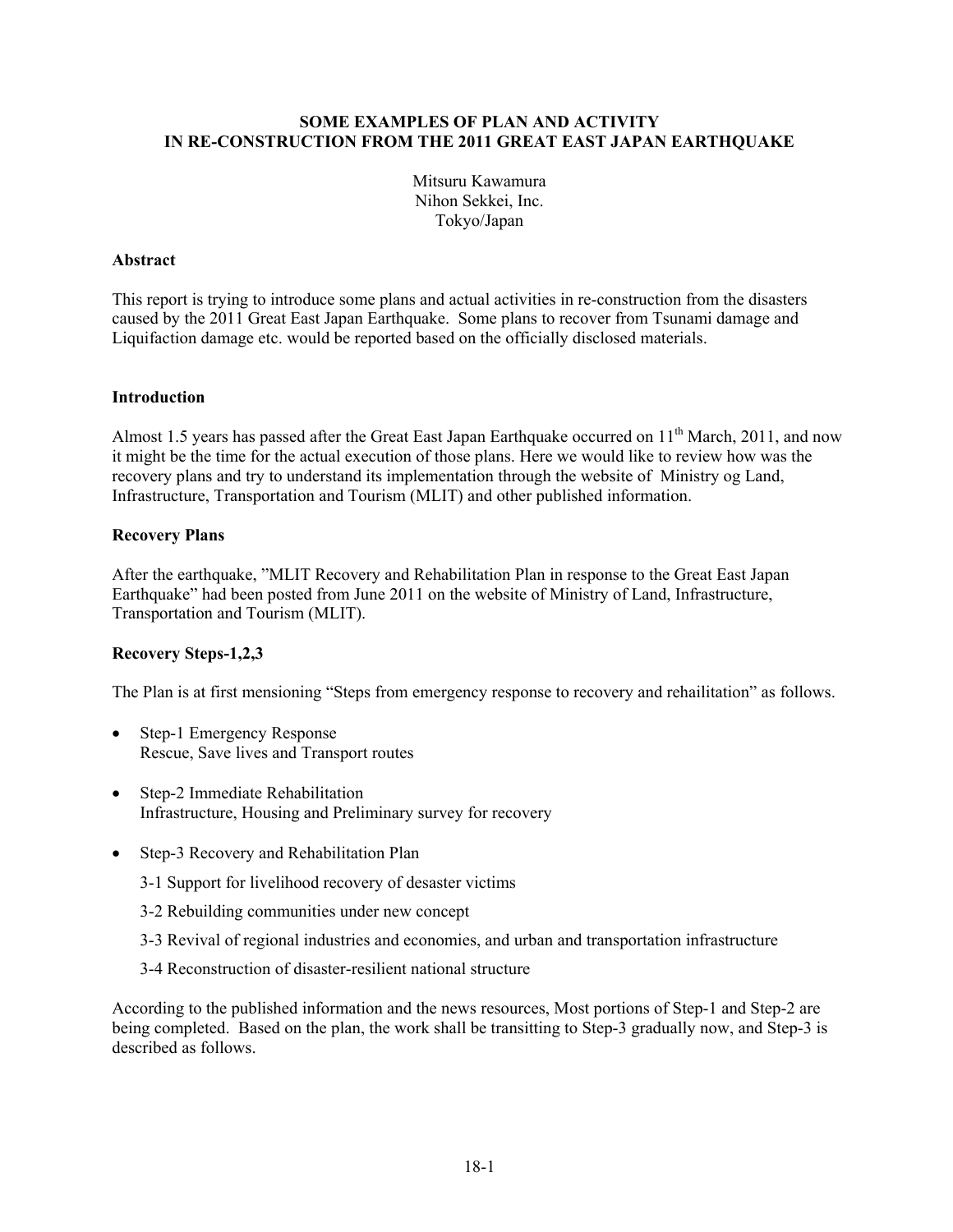### **Step-3 Recovery and Rehabilitation Plan**

Step-3 consists of 4 items as follows.

## *3-1 Support for livelihood recovery of desaster victims*

• Securing safe and stable housing



- Preservation of community units
- Sustaining public transportation

# *3-2 Rebuilding communities under new concept*

It is said that the new concept shall be built considering;

- Low and higher areas
- Cannot be protected from extremely-large-scale tsunami
- Hard and soft measures

As results, they created Policy Directions as;

 Tsunami-resistant community development through multiple defense lines integrating hard and soft measures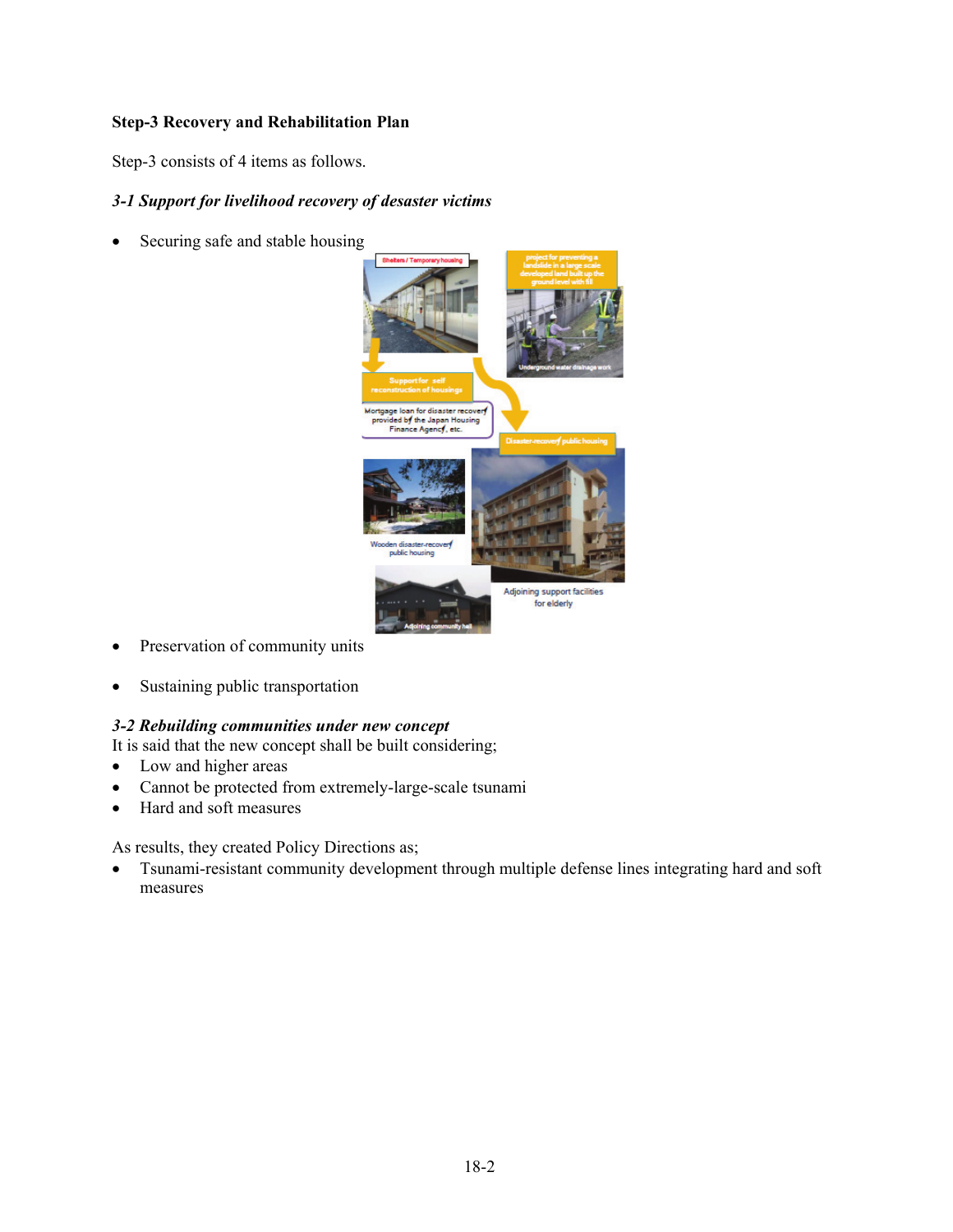

**Evacuation route** 

Evacuation tower

Urban and rural land use coordination and project execution



• Support for tsunami affected local government and communities (Personnel, technology, information fronts)

# *3-3 Revival of regional industries and economies, and urban and transportation infrastructure*

As the driving force for recovery, the following directions are established.

- Immediate rehabilitation of transport infrastructures and businesses for regional industries
- Rebuild urban and transportation infrastructure for the region

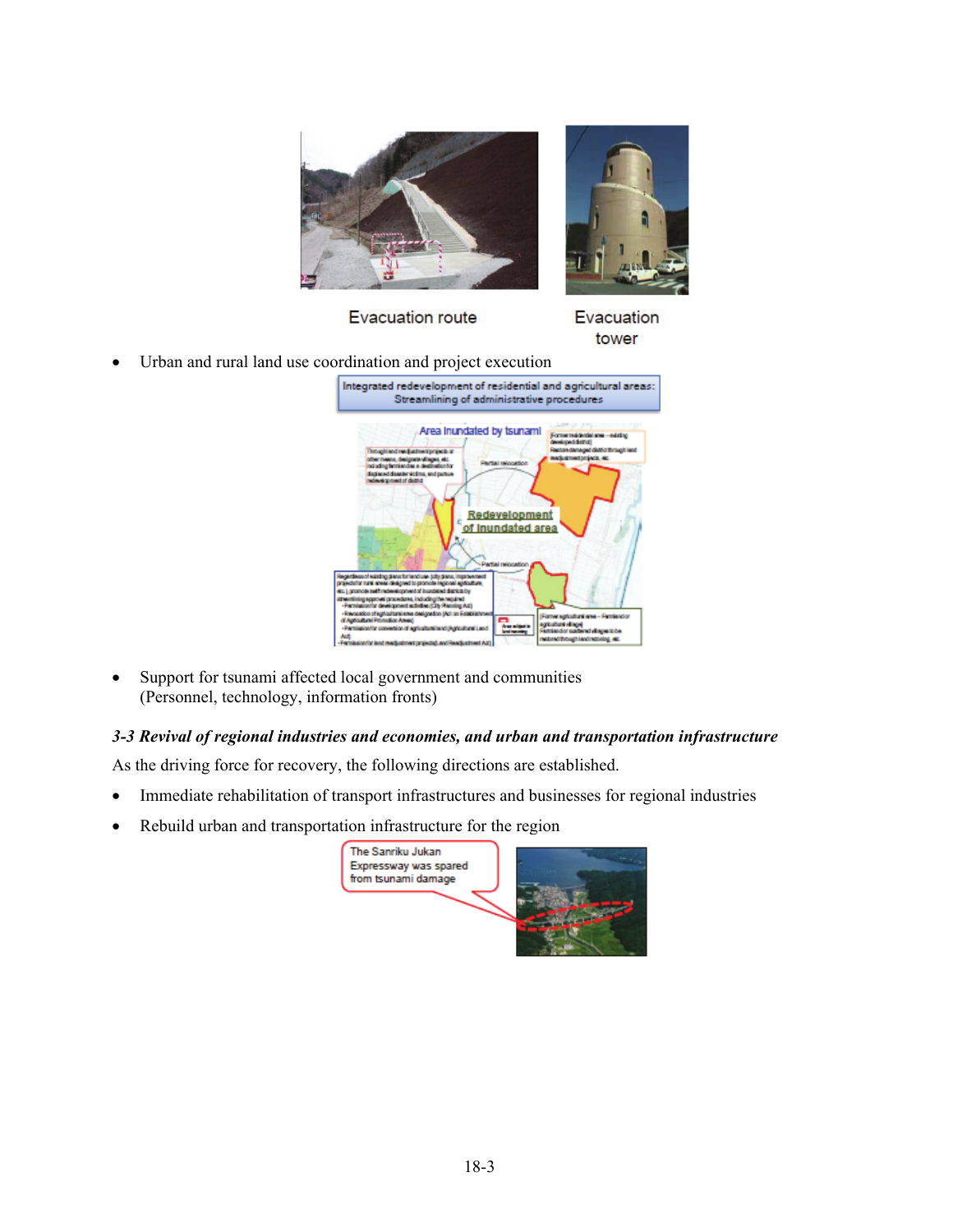

• Tourism promotion

### *3-4 Reconstruction of disaster-resilient national structure*

Comprehensive targets for reconstruction are;

- Desaster resistant national land structure
	- Strengthening regional infrastructure and facilities and obtain more desaster resistant structure
	- Prepare the secure system forbuilding flexible and resilient society
- Rethinking of national development policy
	- Revision and promotion of Tohoku regional development plan

#### **Actual activities**

Publicly observed actual activities, concerning building and which the plan is reflected to are;

- Evaluation of damages from the earthquake and tsunami (BRI, etc.)
- Anti tsunami design (BRI, etc.)
- Expected tsunami hight (Cabinet Office)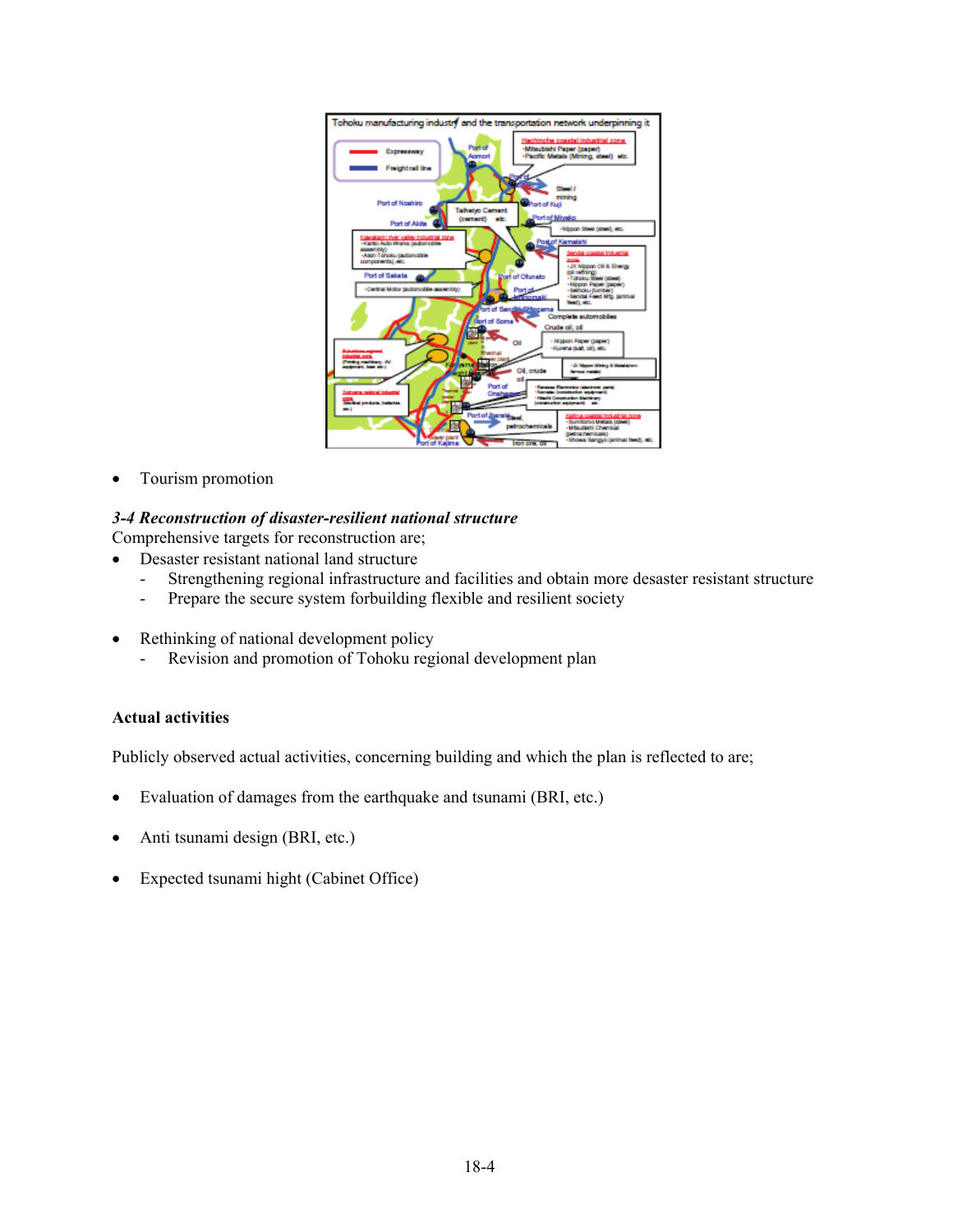

- Expected earthquake motions and Long period earthquake motions (BRI etc.)
- Liquifaction recoveries (NPO bodies)